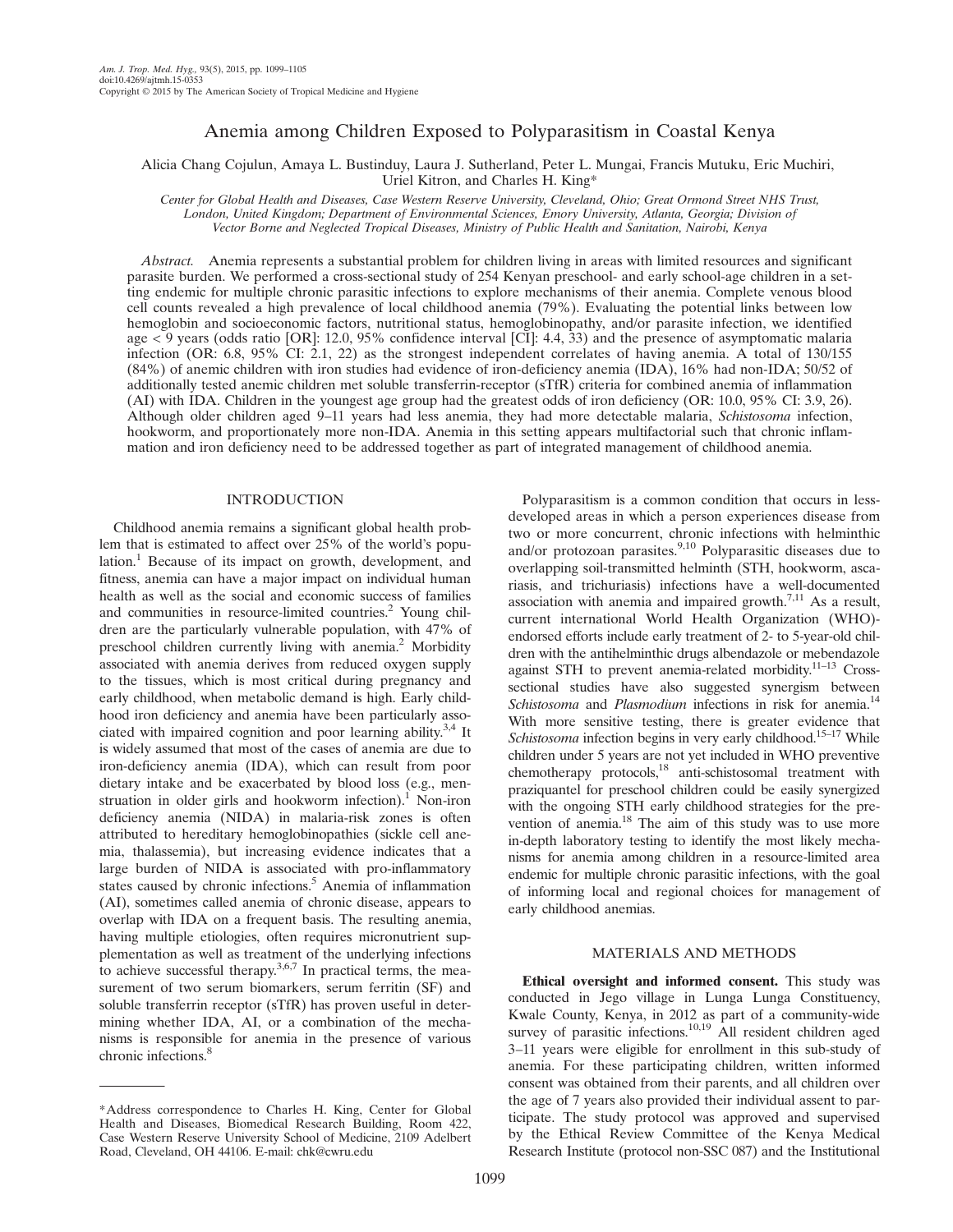Review Board of Case Western Reserve University (protocol 11-07-42).

Study population enrollment and screening. After consent, demographic information was obtained by household questionnaire, and parasitic infection status was determined by centralized testing for malaria, hookworm, filariasis (Wuchereria bancrofti infection), and Schistosoma haematobium infection (see Diagnosis of parasite infections, below).<sup>10,19</sup> At the household level, information was obtained on global positioning system (GPS) location, type of construction, inventory of indicator possessions (for estimation of socioeconomic status $^{10}$ ), and the demography of the household residents. Each consenting subject was assigned a unique identification number. By census, there were 868 children aged 3–11 reside in Jego village in 2012. A total of 307 children in this target age range were enrolled in this study of polyparasitism, and for this nested anemia sub-study, 276 (mean age: 7.3 years, range: 3– 11 years) had blood drawn for anemia testing, and of those, 254 completed all phases of examinations and automated blood count testing. Subject anthropometrics (height, weight, midarm circumference, triceps skinfold thickness) were obtained by trained qualified technicians, and those ambulatory children older than 5 years were tested for physical fitness in the 20-m shuttle-run test.<sup>19</sup>

Diagnosis of parasite infections. Laboratory testing included point-of-care testing for malaria (ICT Diagnostics, Sydney, Australia) and filaria (Binax, Portland, ME), standardized urine filtration for S. haematobium<sup>20</sup> and stool Kato-Katz testing<sup>21</sup> for intestinal worms, including hookworm. Anti-Schistosoma IgG4 and anti-filarial IgG4, markers of active or very recent infection by these helminth parasites, were detected and quantified by specimen-sparing multiplex flow bead immunoassay as previously described. $^{22}$ 

Testing for anemia. Venous whole blood (4–5 mL) was collected from each subject by venipuncture. The sample was divided in two microtainers, 0.5 mL in EDTA microtainer for complete blood count and reticulocyte measurement, 0.5 mL in EDTA microtainer for hemoglobin electrophoresis, and the remaining 3–4 mL whole blood and serum were separated and frozen for transport to the United States for serum iron, iron-binding, haptoglobin, ferritin, IgG4 antibody, and sTfR measurements. For all participants, hemoglobin was initially measured on site by point-of-care testing using a Hemocue spectrophotometer (Hemocue, Angelholm, Sweden), followed later the same day by automated complete blood cell counts (Beckman Coulter, Brea, CA), and a microscopic reticulocyte count performed at Msambweni Hospital.

Additional laboratory testing was performed at University Hospitals Laboratory Services (Cleveland, OH) for serum iron, total iron-binding capacity, haptoglobin, and ferritin, and hemoglobin electrophoresis was performed on stored red cell pellets to quantify subject's levels of hemoglobins A, A2, S, C, and F. To correctly classify the status of subjects with features of AI,<sup>8</sup> sTfR levels were assayed for those children who had intermediate SF levels (30–100 μg/L). sTfR was assayed using a commercial transferrin receptor enzyme-linked immunosorbent assay (Eagle Biosciences, Nashua NH).

Statistical analysis. Demographic data collected in the field were double entered in hand-held devices (Dell Axim, Round Rock, TX) using Visual CE 10 (Cambridge, MA) and a paper form. Data were then transferred in duplicate into ACCESS 2007 (Microsoft, Seattle, WA) and the databases compared for errors. Parasitology, anthropometric data, and anemia-related laboratory test results were similarly entered to complete the database.

Our primary outcome, anemia, was defined as Hb < 11.5 g/dL in accordance with WHO guidelines for children  $<$  12 years.<sup>23</sup> In analysis of potential moderating factors, S. haematobium infection was defined as either having S. haematobium eggs on urine filtration, having a positive anti-Schistosoma IgG4 serum antibody test, or having both. Filarial infection was defined as having either a positive circulating antigen test (Binax), or a positive anti-Brugia IgG4 serum antibody test, or both. IDA was defined as the presence of anemia (Hb  $<$  11.5 g/dL) and a  $SF < 30$  ng/mL, or a total iron-binding capacity  $> 400 \mu g/dL$ and transferrin saturation < 20%. AI, also called anemia of chronic disease, was defined as the presence of anemia, SF > 100 ng/dL, or for those with SF 30–100 ng/dL, sTfR to log (ferritin) ratio of less than one.<sup>8</sup> Finally, mixed AI with accompanying iron deficiency was defined as the presence of anemia, a SF of 30–100 ng/dL, and a sTfR/log SF ratio  $> 2.8$ 

In initial exploratory analysis, bivariate  $\chi^2$  testing was used to evaluate the association between categorical variables and the presence or absence of anemia, and Student's  $t$  test was used for significance testing in group-wise comparisons of continuous data. Data not normally distributed were analyzed using the Mann–Whitney  $U$  test. Differences among multiple age groups for continuous outcomes were evaluated using analysis of variance (ANOVA) with post hoc pairwise comparisons using Tukey's method, or the Kruskal–Wallis test, as appropriate. Next, multiply-adjusted OR for anemia outcomes were estimated using logit-distributed generalized linear estimating equation (GEE) models that accounted for intra-class correlation at the household level. For these multivariable models, backward selection of demographic, exposure, and infection variables was used, and significance for inclusion was set at the 0.05 level. All analyses were performed using SPSS v.22 software (IBM, Armonk, NY). P values less than 0.05 were considered significant.

#### RESULTS

Study population. Demographic analysis of the participating 3- to 11-year-old subjects from Jego Village is shown in Table 1. Compared with the overall 3- to 11-year-old 2012 census population ( $N = 868$ ), the 307 children whose parents agreed to have them participate in our survey of polyparasitism<sup>10</sup> were somewhat older (mean age:  $7.3$  versus 6.6 years old) with underrepresentation of children under age 4. Among the 307 polyparasitism study subjects who either did ( $N = 254$ ) or did not ( $N = 53$ ) participate in the anemia sub-study reported here; there were no significant betweengroup differences in terms of average age, sex distribution, number of household residents, infection prevalence, stunting, wasting, or anemia as detected on screening point-of-care testing (Table 1). Because of cost constraints, just the first 254/307 enrolled subjects received full laboratory testing. Later, of the 254 subjects initially tested for anemia by laboratorybased complete blood counts, the iron status, serum ferritin, and hemoglobin electrophoresis were measured for 191 individuals (a random selection of 155/201 anemic children and 36/53 non-anemic children) and sTfR was determined only for the 73 individuals who had SF values in the 30–100 ng/dL range.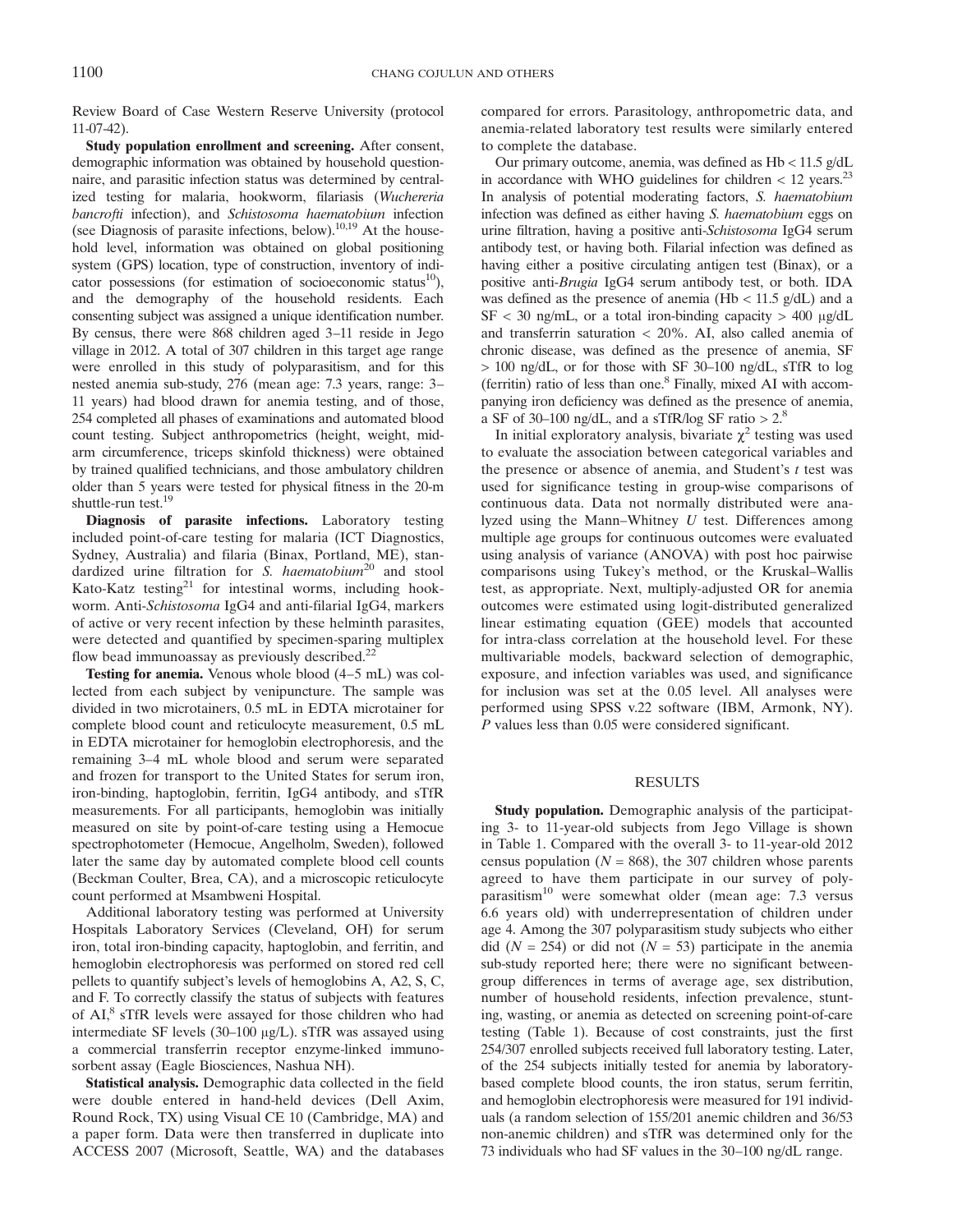TABLE 1

| Characteristic                                                      | Village census,<br>$N = 868$ | Enrolled in 2012 polyparasitism survey,<br>$N = 307$ | Included in anemia sub-study,<br>$N = 254$ | Not included in anemia sub-study.<br>$N = 53$ |  |  |
|---------------------------------------------------------------------|------------------------------|------------------------------------------------------|--------------------------------------------|-----------------------------------------------|--|--|
| Mean age $\pm$ SD (range)                                           | $6.6 \pm 2.5$ (3-11)         | $7.3 \pm 2.6$ (3-11)                                 | $7.3 \pm 2.3$ (3-11)                       | $7.1 \pm 3.5$ (3-11)                          |  |  |
| M:F ratio                                                           | 0.97                         | 0.99                                                 | 0.94                                       | 1.30                                          |  |  |
| Median residents per house (range)                                  | 8 persons $(2-19)$           | 8 persons $(3-19)$                                   | 8 persons $(3-19)$                         | 10 persons $(3-17)$                           |  |  |
| Median number of children $< 17$ year<br>residing per house (range) | 3 children $(1-11)$          | 5 children $(1-11)$                                  | 5 children $(1-11)$                        | $6$ children $(1-11)$                         |  |  |
| Stunted* $(\% )$                                                    |                              | 117(38)                                              | 92 (36)                                    | 25(47)                                        |  |  |
| Wasted $(\%)$                                                       |                              | 25(8)                                                | 21(8)                                      | 4(8)                                          |  |  |
| Anemic $\ddagger$ (%)                                               |                              | 173 (56)                                             | 145 (57)                                   | 28(53)                                        |  |  |
| Malaria (%)                                                         |                              | 87 (28)                                              | 73 (29)                                    | 12(22)                                        |  |  |
| Filaria $(\% )$                                                     |                              | 4(1)                                                 | 2(1)                                       | 2(4)                                          |  |  |
| Hookworm $(\% )$                                                    |                              | 45(15)                                               | 38(17)                                     | 6(11)                                         |  |  |
| Schistosoma haematobium egg<br>positive $(\% )\$                    |                              | 20(7)                                                | 15(6)                                      | 5(9)                                          |  |  |

Demographic characteristics of participants and eligible nonparticipants aged 3–11 years for the anemia sub-study performed in Jego Village, 2012

 $F =$  female;  $M =$  male;  $SD =$  standard deviation.

\*Height for age z score (HAZ) < −2. †Body mass index (BMI) for age z score (BAZ) < −2.

#Hemoglobin < 11.5 g/dL by point-of-care testing (Hemocue cassette).<br>§During the initial screening surveys, only egg filtration was performed to obtain the comparative results presented here. Later prevalence values for th included more sensitive diagnostic results from serological testing for anti-Schistosoma antibodies.

Results of hematological testing. Automated complete blood counts performed on anticoagulated venous blood revealed that 201/254 (79%) of study children were anemic (Hb < 11.5 g/dL) and 20 (8%) had severe anemia (Hb < 9 g/dL). Thirty (12%) had hemoglobin S (HbS) trait detected at levels of 23–36% on electrophoresis, and of these, 23 (77%) were anemic, but only 2/30 (7%) of this group with HbS trait had low haptoglobin levels (< 26 mg/dL) suggestive of active hemolysis. No homozygous HbS cases were found, and no child had hemoglobin C detected. Among the 31 subjects who were detected with low haptoglobin levels, 26 (81%) were positive on malaria rapid diagnostic testing (RDT), suggesting active subclinical Plasmodium infection as the probable cause for hemolysis. Of note, when reticulocyte levels were scored for those children having hemoglobin levels  $\leq 10$  g/dL, none had greater than 2% reticulocytosis, suggesting chronic ongoing suppression of erythrocytogenesis.

Twenty-six (10%) of all tested children had erythrocytosis (elevated total red blood cells [RBCs]) with microcytosis (low MCV) suggestive of thalassemia minor, and of these, 16/26 (61%) had mild anemia. There were no cases of severe anemia among this group. No child had red cell macrocytosis or hyperchomasia (elevated MCV or MCHC, respectively).

Prevalence of parasitic infections. Figure 1 shows the prevalence of the most common parasitic infections and polyparasitism (two or more parasitic infections) for the different age groups within the study cohort. Malaria was the most prevalent infection overall (29%), followed by S. haematobium  $(28\%)$ , W. bancrofti  $(25\%)$ , and hookworm  $(15\%)$ . (N.B.: These prevalence values for S. haematobium and for W. bancrofti are higher than those reported in Table 1 because they include additional infected subjects detected by supplemental postsurvey serological testing [see Methods]) Polyparasitism was found in 28% of the study children. Prevalence of each infection and polyparasitism increased significantly with age. Among the 3- to 5- , 6- to 8-, and 9- to 11-year age groups, there was a progressive increase in S. haematobium prevalence by age  $(\chi^2$  for trend, 9.07,  $P = 0.003$ ) and a progressive increase in filarial infection ( $\chi^2$  for trend, 7.61,  $P = 0.006$ ) and polyparasitism ( $\chi^2$  for trend, 9.07,  $P = 0.003$ ). Malaria and hookworm were more common among children over the age of 5 years; however, the observed age group differences were not statistically significant for these parasites.

Association between anemia and age, sex, infection, and/or household factors. Table 2 shows the associations between anemia and individual subject characteristics in terms of demographics, nutritional status, and the presence of chronic parasitic infections. Odds of anemia and of severe anemia were significantly higher among children under 9 years of age and among those having positive malaria tests. In univariate analysis, we noted reduced odds of any anemia among those with filarial infection or with RBC parameters suggestive of thalassemia trait. In subsequent multiply-adjusted logistic regression models, a younger age  $( \leq 8 \text{ years})$  and the presence of subclinical malaria (by RDT) remained significant independent predictors of anemia. The multiply-adjusted odds ratio (aOR) for young age was 12 (95% CI: 4.4, 33) and the aOR for malaria was 6.8 (95% CI: 2.1, 22).

Anemia, iron status, and inflammatory markers by age group. Table 3 details the key automated blood count (CBC) data, along with average serum iron and ferritin studies, haptoglobin levels, and sTfR levels for three different age groups



FIGURE 1. Parasite infection prevalence by age group. The vertical bars indicate the prevalence of different parasitic infections detected in the study cohort. Values as shown for the group at large (all children) and for those in the 3- to 5-year, 6- to 8-year, and 9- to 11-year subgroups.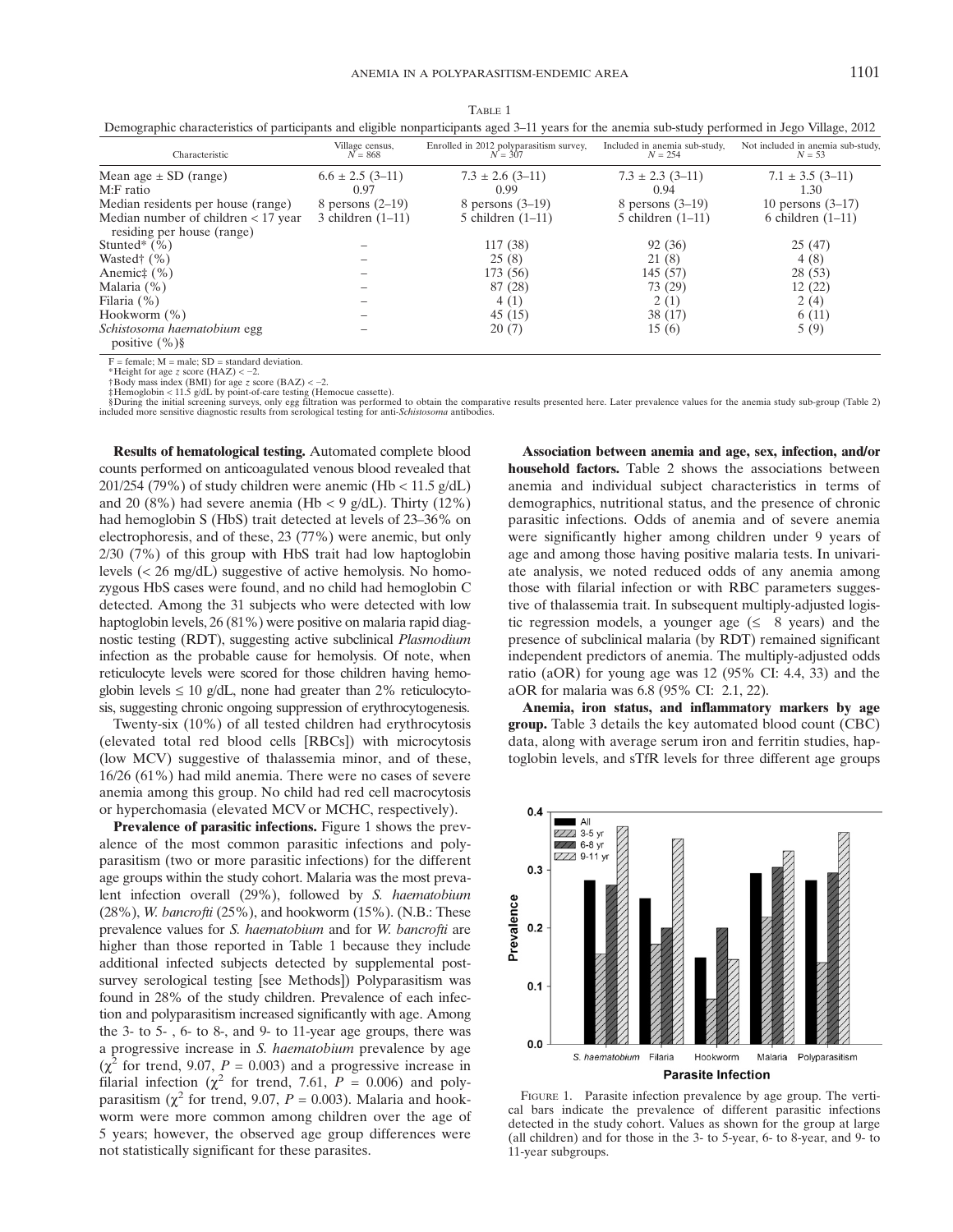| Factor                        | Any anemia*                             |                                               | Severe anemia†                          |                                               |
|-------------------------------|-----------------------------------------|-----------------------------------------------|-----------------------------------------|-----------------------------------------------|
|                               | Unadjusted bivariable<br>$OR (95\% CI)$ | Multiply adjusted<br>OR $(95\% \text{ CI})$ : | Unadjusted bivariable<br>$OR (95\% CI)$ | Multiply adjusted<br>OR $(95\% \text{ CI})$ : |
| Male sex                      | 1.69(0.9, 3.1)                          |                                               | 2.6(0.97, 7)                            |                                               |
| $Age < 9$ years               | 7.53(3.4, 16.8)                         | 12.0(4.4, 33)                                 | $2.1$ $(0.82, 5.6)$                     | 3.0(1.04, 8.7)                                |
| Sickle hemoglobin trait       | 0.70(0.27, 1.8)                         |                                               | $0.63$ $(0.14, 2.8)$                    |                                               |
| Thalassemia minor             | 0.38(0.16, 0.89)                        | $0.23$ $(0.05, 1.1)$                          |                                         |                                               |
| <i>Schistosoma</i> infection§ | 0.74(0.38, 1.4)                         |                                               | 0.61(0.2, 1.9)                          |                                               |
| Filarial infection            | 0.38(0.2, 0.73)                         |                                               | 0.73(0.23, 2.3)                         |                                               |
| Hookworm infection¶           | 0.84(0.37, 1.9)                         |                                               | 1.00(0.28, 3.6)                         |                                               |
| Malaria infection**           | 3.4(4.5, 8.0)                           | 6.8(2.1, 21.9)                                | 2.6(1.04, 6.6)                          | 2.5(0.9, 6.8)                                 |
| Polyparasitism                | 0.66(0.35, 1.3)                         |                                               | 1.1(0.41, 3.0)                          |                                               |
| Stunting††                    | 1.96(1.01, 3.8)                         |                                               | 2.2(0.86, 5.4)                          |                                               |
| Wasting‡‡                     | 1.17(0.38, 3.6)                         | 6.0(0.57, 63)                                 | 0.56(0.1, 4.4)                          |                                               |
| Low SES§§                     | 0.98(0.52, 1.8)                         |                                               | 1.2(0.47, 3.0)                          |                                               |
| $Crowding\P\P$                | 0.86(0.47, 1.6)                         |                                               | 1.8(0.69, 4.5)                          | 2.3(0.84, 6.1)                                |
| Large familylll               | 1.13(0.61, 2.1)                         |                                               | 0.95(0.37, 2.4)                         |                                               |

|                                                                                 | TABLE 2 |  |  |  |
|---------------------------------------------------------------------------------|---------|--|--|--|
| Associations of anemia or severe anemia with personal and environmental factors |         |  |  |  |

95% CI = 95% confidence interval; OR = odds ratio; SES = socioeconomic standing. Significant associations (P < 0.05) are shown in bold face.

\*Hemoglobin < 11.5 g/dL blood.

†Hemoglobin < 9 g/dL.<br>‡Multiply-adjusted OR estimated by multivariable logistic regression modeling using backward selection of predictor variables from the list of factors above.

§Egg-positive on urine filtration or anti-SWAP IgG4 positive.<br>∥Antigen positive on Binax rapid diagnostic testing, or anti-BMA IgG4 positive.<br>¶Egg positive on Kato-Katz stool testing.

\*Antigen positive on ICT rapid diagnostic testing.

††Height for age z score (HAZ) < −2. ‡‡Body-mass index for age z score < −2. §§Lower middle or lowest SES quartile based on asset score.

∥∥More than eight persons in household. ¶¶More than five children per family.

in our study, that is, 3- to 5-year olds, 6- to 8-year olds, and 9- to 11-year olds. The results indicate significantly lower hemoglobin levels among the younger two age groups than among the 9- to 11-year olds ( $P < 0.001$ ). Figure 2 shows a scatterplot of hemoglobin values by age for the overall study group. There were significantly lower MCV values among younger children, and significantly lower iron levels and iron saturation findings among the youngest 3- to 5-year-old age group (Table 3). By contrast, haptoglobin levels were significantly greater among 3- to 5-year olds than among 6- to 8-year olds, who in turn, had higher average haptoglobin levels than

the 9- to 11-year olds ( $P < 0.02$ ). A significantly higher proportion of 3- to 5-year olds and 6- to 8-year olds were classified as iron deficient and anemic (87% and 89%, respectively) as compared with the 9- to 11-year-old group  $(69\%, P < 0.05)$ . When we used GEE multivariable modeling to identify the contribution of individual and combined infections on risk for IDA among those fully tested  $(N = 190)$ , male sex, younger age, multiple infection (polyparasitism) and nutritional wasting (low body mass index [BMI] z score) were associated with IDA in the best fit model, whereas the presence of filaria was associated with lower odds of anemia (i.e., a protective

| TABLE 3 |  |  |                                                                           |  |
|---------|--|--|---------------------------------------------------------------------------|--|
|         |  |  | Anemia and anemia biomarkers by age group among the Jego village children |  |

| Outcome                                              | 3- to 5-year olds | 6- to 8-year olds | 9- to 11-year olds | All children     |
|------------------------------------------------------|-------------------|-------------------|--------------------|------------------|
|                                                      |                   |                   |                    |                  |
| Number with CBC data                                 | 63                | 95                | 96                 | 254              |
| Hemoglobin in $g/dL$ , mean $\pm$ SD                 | $10.1 \pm 0.9$    | $10.4 \pm 1.2$    | $11.0 \pm 1.1$     | $10.5 \pm 1.2$ § |
| Percent anemic                                       | 95                | 85                | 62                 | 79†              |
| Percent severely anemic                              | 11                | 12                |                    | $8*$             |
| MCV in fL mean (range)                               | 73 (56–86)        | $75(58-91)$       | $77(55-90)$        | $75(55-91)\$     |
| Percent microcytosis                                 | 83                | 74                | 66                 | 73               |
| MCHC in g/dL Mean (range)                            | $30(26-35)$       | $30(25-36)$       | $31(27-36)$        | $31(25-36)$      |
| Percent hypochromasia                                | 63                | 63                | 53                 | 59               |
| Number with iron test data                           | 57                | 75                | 58                 | 190              |
| Serum iron in $\mu$ g/dL mean $\pm$ SD               | $59 \pm 37$       | $75 \pm 42$       | $85 \pm 46$        | $73 + 438$       |
| TIBC in $\mu$ g/dL mean (range)                      | 534 (202–859)     | 544 (348–842)     | 523 (314–1017)     | 535 (202-1017)   |
| Average iron % saturation (range)                    | $11(3-27)$        | $14(4-39)$        | $17(2-34)$         | $14(2-39)\$      |
| Serum ferritin in $\mu$ g/L, mean (range)            | 81 (4–977)        | $57(5-329)$       | $53(0.5-206)$      | $63(0.5-977)$    |
| Haptoglobin in mg/dL, mean (range)                   | $180(7-445)$      | $141(7-455)$      | $112(7-627)$       | $144(7-627)\$    |
| Anemic children meeting IDA criteria (%)             | 47/54 (87)        | 58/65 (89)        | 25/36(69)          | $130/155(84)$ *  |
| Number with sTfR test data                           | 12                | 34                | 27                 | 73               |
| sTfR (mean $\pm$ SD)                                 | $19 \pm 6$        | $24 \pm 10$       | $18 \pm 6$         | $21 \pm 9$ ‡     |
| sTfR/log (ferritin)                                  | $5.0(3-8)$        | $6.2(3.2-14)$     | $4.7(2-8)$         | $5.5(2-14)$      |
| Anemic children meeting AI criteria (%)              | 10/10(100)        | 25/26(96)         | 15/16(94)          | 50/52 (96)       |
| Anemic children meeting both AI and IDA criteria (%) | 10/10(100)        | 25/26 (96)        | 15/16(94)          | 50/52 (96)       |

AI = anemia of inflammation; CBC = automated complete blood count; IDA = iron-deficiency anemia; MCV = mean corpuscular volume; MCHC = mean corpuscular hemoglobin concentration; SD = standard deviation; sTfR = soluble transferrin receptor serum level; TIBC = total serum iron binding capacity.<br>Significant differences among age groups by  $\chi^2$  testing,  $P < 0.05$ ,  $\eta P < 0.001$ .

Significant difference among age groups by ANOVA,  $\frac{4}{3}P < 0.03$ ,  $\frac{8}{3}P < 0.005$ .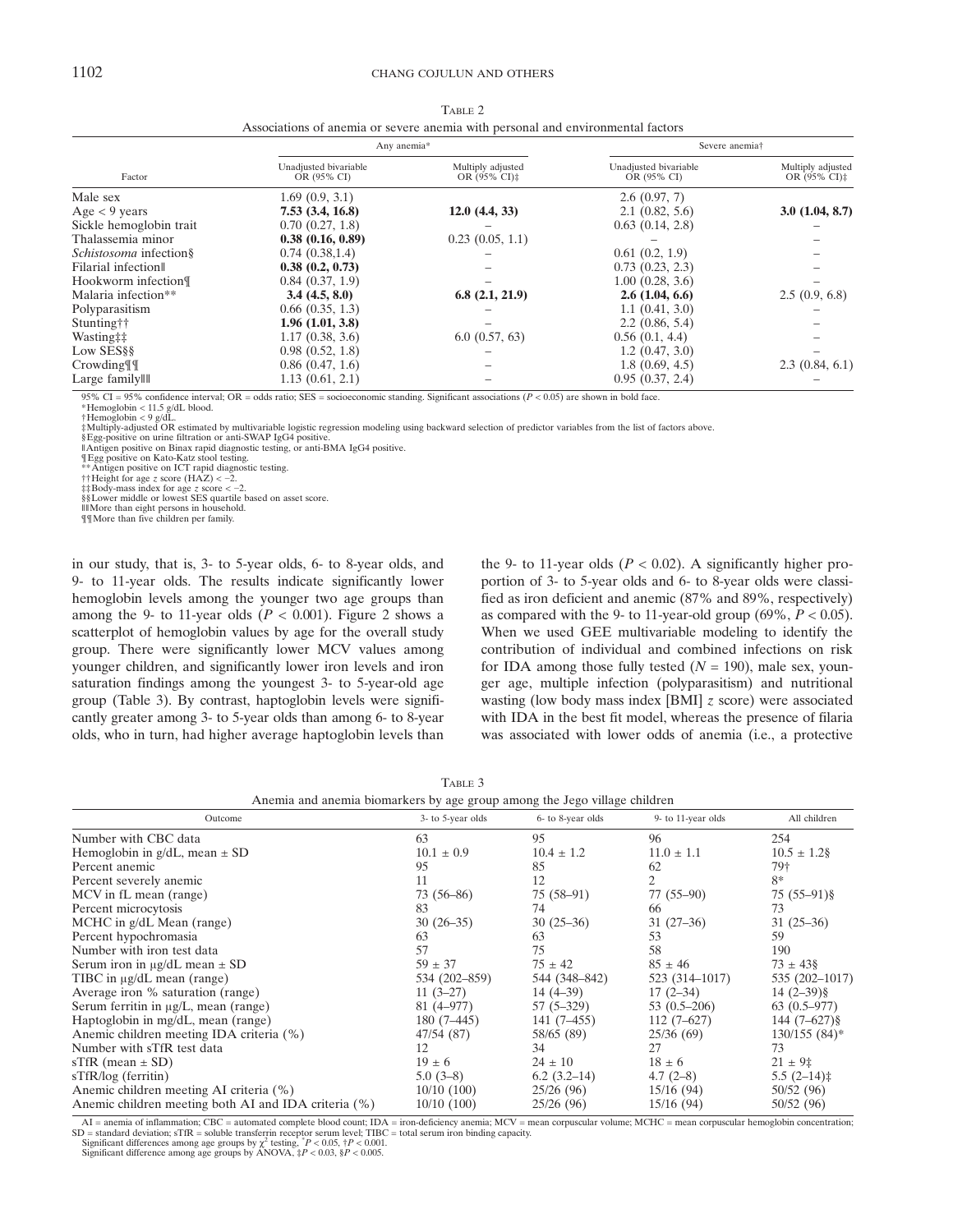

FIGURE 2. Scatterplot of hemoglobin values by age for the Jego children in the anemia study group ( $N = 254$ ). The solid horizontal black line indicates a hemoglobin level of 11.5 g/dL, below which children under the age of 12 are considered anemic by World Health Organization (WHO) criteria.

effect; see Table 4). For non-IDA, malaria was the only significant correlate of anemia after adjustment for age and sex (Table 5).

Although children aged 9–11 years had less anemia, they had proportionately more non-IDA than younger children (31% versus 12% of anemia, respectively,  $P < 0.01$ ). Average sTfR levels were elevated in all age groups, and highest in the 6- to 8-year-old group. Nearly all (96%) of anemic children who had sTfR testing done ( $N = 52$ ) met the criteria<sup>8</sup> for combined anemia of inflammation with true iron-deficiency anemia (AI+IDA, Table 3). Figure 3 shows boxplots of the calculated sTfR/logSF ratio values for the sub-groups of parasite-infected  $(N = 51)$  versus uninfected  $(N = 22)$  children who received sTfR testing. These children, found to be infected with malaria, hookworm, Schistosoma, and/or filaria,

 $T$ ABI E  $4$  $\sigma$  istions of demography, nutrition, and infection status with IDA

| Associations of demography, nutrition, and infection status with IDA |              |            |           |  |  |
|----------------------------------------------------------------------|--------------|------------|-----------|--|--|
| Predictor                                                            | aOR for IDA* | 95% CI     | $P$ value |  |  |
| Age in years                                                         |              |            |           |  |  |
| $3 - 5$                                                              | 10.038       | 3.9, 26    | < 0.001   |  |  |
| $6 - 8$                                                              | 5.317        | 2.5, 11.5  | < 0.001   |  |  |
| $9 - 11$                                                             | Reference    |            |           |  |  |
| <b>Sex</b>                                                           |              |            |           |  |  |
| Male                                                                 | 1.832        | 0.93, 3.6  | 0.079     |  |  |
| Female                                                               | Reference    |            |           |  |  |
| Filarial infection                                                   |              |            |           |  |  |
| Present                                                              | 0.294        | 0.11, 0.81 | 0.018     |  |  |
| Absent                                                               | Reference    |            |           |  |  |
| Polyparasitism                                                       |              |            |           |  |  |
| Present                                                              | 2.545        | 0.9, 7.2   | 0.079     |  |  |
| Absent                                                               | Reference    |            |           |  |  |
| Wasting                                                              |              |            |           |  |  |
| Present                                                              | 4.111        | 0.77, 22   | 0.097     |  |  |
| Absent                                                               | Reference    |            |           |  |  |
|                                                                      |              |            |           |  |  |

CI = confidence interval; GEE = generalized linear estimating equation; IDA = iron-deficiency anemia; TIBC = total serum iron binding capacity. Significant associations ( $P < 0.05$ ) are shown in bold face.

\*Multiply-adjusted odds ratios estimated from the best-fit multivariable GEE logistic regression model using backward selection of predictor variables. IDA defined as Hb < 11.5,  $SF < 30$ , or TIBC  $> 400$  and transferrin saturation  $< 20\%$ .  $N = 190$  children tested.

TABLE 5 Associations of demography and infection status with having

| aOR for non-IDA* | 95% CI    | $P$ value |
|------------------|-----------|-----------|
|                  |           |           |
| 0.81             | 0.27, 2.5 | 0.711     |
| 0.402            | 0.13, 1.2 | 0.114     |
| (reference)      |           |           |
|                  |           |           |
| 0.763            | 0.3, 1.9  | 0.572     |
| (reference)      |           |           |
|                  |           |           |
| 2.991            | 1.1, 7.8  | 0.026     |
| (reference)      |           |           |
|                  |           |           |

 $CI =$  confidence interval;  $GEE =$  generalized linear estimating equation;  $IDA =$  irondeficiency anemia. Significant associations  $(P < 0.05)$  are shown in bold face.<br>\*Multiply-adjusted odds ratios estimated from the best-fit multivariable GEE logistic

regression model using backward selection of predictor variables. Non-IDA was defined as having anemia in the absence of IDA criteria.  $N = 190$ .

had a higher mean sTfR/logSF value,  $5.8 \pm 2.3$ , compared with  $4.8 \pm 1.9$  for the 22 tested children who did not have detectable infection ( $P = 0.06$ ).

### DISCUSSION

The results of this cross-sectional study indicate a very high prevalence of anemia (79%) among younger preschool and early school-age children in an area of coastal Kenya that is endemic for multiple parasitic infections. These include malaria, hookworm, filariasis and urogenital schistosomiasis caused by *S. haematobium* infection.<sup>10,14</sup> In evaluating potential infectious and noninfectious causes of childhood anemia in our 3- to 11-year-old study group, we observed that malaria infection, chronic undernutrition (stunting), and younger age were each significant correlates of being anemic, whereas the presence of thalassemia trait or of filarial infection was



FIGURE 3. Boxplot comparing soluble transferrin receptor (sTfR) to log ferritin ratios (a biomarker of combined anemia of inflammation and iron-deficiency anemia)<sup>8</sup> for study children having infection(s) or without any detectable infection. The distributions of values for the ratio of sTfR level/log (serum ferritin) are compared for the subset of sTfR-tested children either having ( $N = 51$ ) or not having ( $N = 22$ ) parasitic infection detected at the time of study. P value for groupwise differences in values is 0.064 by Mann–Whitney U test.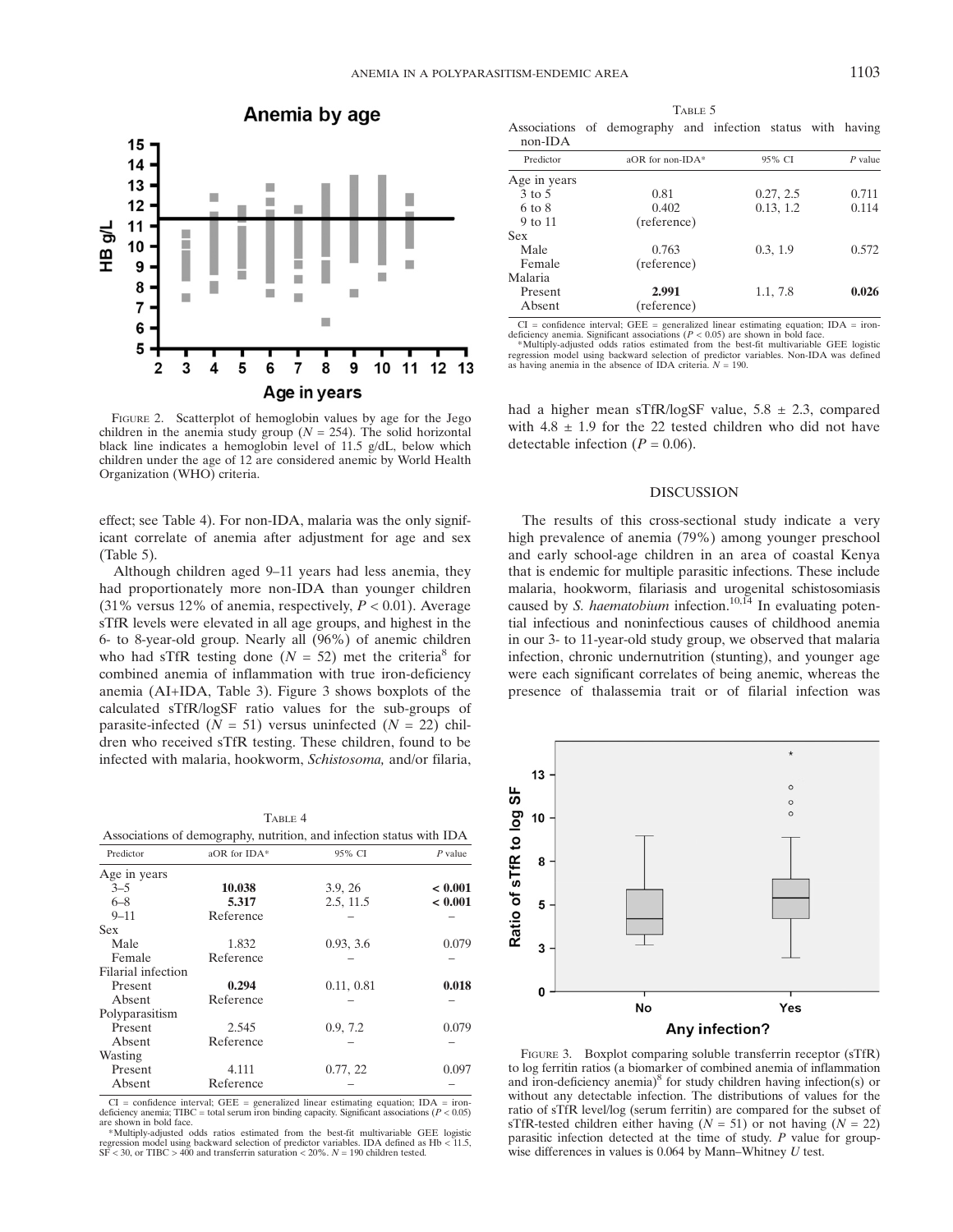associated with reduced odds of anemia. After adjustment in multivariable models, young age and malaria remained significant, independent correlates of anemia in the study population. In biomarker studies performed among a subset of participants, we found that 84% of anemic children had findings compatible with iron deficiency (that is, low ferritin or elevated iron-binding capacity and saturation  $< 20\%$ ). However, 96% of anemic children with normal or moderately elevated ferritin met criteria for anemia of inflammation with true iron deficiency, having a significantly elevated sTfR relative to serum ferritin. Children of the oldest age group (9–11 years) had less anemia, but they had more detectable malaria, Schistosoma infection, hookworm, and filarial infection. Notably, their proportion of non-IDA (31%) was greater than that of younger age groups (12%). While this suggested potential age-related correction of iron stores, measures of chronic undernutrition (stunting), and socioeconomic standing were not strong correlates of anemia, and despite the positive trend for reduced levels of IDA, overall rates of anemia remained high (62%) in the 9- to 11-year age group. The proportional increase in non-IDA among the older age group may have been caused by a higher overall prevalence in AI in older children, related either to a greater severity of established infections with age (e.g., schistosomiasis, filariasis, hookworm), or to a higher prevalence of other (unmeasured) chronic infections.

These findings highlight the broad and complex spectrum of anemia in resource-limited areas. While malaria-related hemoglobinopathies (HbS and thalassemia trait) were minimally associated with anemia in our study group, iron status and inflammation appear to have played a more significant role in community prevalence of anemia in this age group. Although hookworm infection and schistosomiasis can cause chronic daily blood loss, likely contributing to relative iron deficiency,<sup>24</sup> clinical trials of deworming plus iron supplementation have shown mixed results in reversing anemia in children affected by these parasitic infections.<sup>6,7</sup> Whereas malaria can cause acute and chronic hemolytic anemia, this process is unlikely to result in reduced iron stores. What has become more evident over the last decade is that chronic inflammation caused by long-lasting parasitic infections appears to strongly reduce the body's ability to absorb dietary iron (via gut ferroportin) and to use existing body iron stores for erythropoiesis.6,25 Infection-related AI has been strongly linked to the presence of subclinical infection, both for children with subclinical malaria in Cote d'Ivoire,<sup>6</sup> and for Philippine children having persistent or recurrent low-level Schistosoma japonicum infection after praziquantel therapy.<sup>25,26</sup> Our current study of the mechanisms of anemia associated with prevalence parasitic infections suggests that AI combined with true iron deficiency is the primary source of childhood anemia in this area of coastal Kenya.

Our study further highlights the limitations of standard tests for anemia and infection, as frequently used in field studies. A significant contrast was seen between the prevalence of anemia by cuvette assay of finger prick blood (56%, Table 1) and the prevalence of anemia detected by venous sampling and automated complete blood count (79%, Table 3). This suggests consistent overestimation of hemoglobin by the finger prick technique. Similarly, additional serological testing raised the estimate of S. haematobium prevalence among the early childhood study group from 7% (by egg detection alone, Table 1) to 28% (Figure 1), and the estimate of W. bancrofti from 4% (Table 1) to 25% (Figure 1). It is clear that, in the future, the links between infections, their associated inflammation, and consequent risk for AI will be most reliably established using only the most sensitive and specific diagnostics available.

There were strengths and limitations in our study. The breadth of individual laboratory testing provided a more detailed estimation of the etiology of anemia in the study subjects. However, we were unable to measure iron profiles and sTfR levels for all study patients due to budget limitations. Limited study size may have contributed to an inability to detect other significant factors related to anemia risk, such as schistosomiasis. For early life/low intensity infections, prevalence estimates based on egg detection are known to be significant underestimates of the true infection rate.<sup>15,27</sup> Adequately powered studies, applying sensitive antigen-detection tests for the diagnosis of Schistosoma infection, are needed to further investigate the likely association between the inflammation caused by schistosomiasis haematobia and anemia. While it is unlikely that children in this age group were HIV positive, we did not determine HIV status for study participants, however there is always a chance that some of these children were HIV infected, which could have allowed additional undetected opportunistic infections that could have contributed to AI and so obscure the results of our parasite-focused analysis. This was a cross-sectional study that did not include intervention follow-up as done in recent studies in Cote d'Ivoire<sup>6,28</sup>—further longitudinal studies of treatment impact on iron metabolism and anemia will be welcome to identify optimal treatment and prevention strategies for parasitic infection and anemia among preschool children in parasite-endemic areas.

Anemia represents a significant problem for children living in areas with limited resources and high parasite burden. Because early-life anemia can have significant consequences on cognitive development and childhood physical fitness, its multiple causes should be identified and treated appropriately. Successful treatment of anemia in this setting should rely on strategies based on this and other evidence of infectionrelated AI frequency. Our findings, combined with those of other recent studies,  $6,25,28,29$  suggest that both chronic infection and iron deficiency need to be addressed as part of integrated management of childhood anemia.<sup>13</sup>

## Received May 12, 2015. Accepted for publication July 30, 2015.

### Published online August 31, 2015.

Acknowledgments: We thank the residents of Jego village for their gracious participation. We are especially thankful to Joyce Bongo and Malick Ndzovu for helping in enrollment and examinations, and Jackson Muinde and the DVBND staff of Msambweni Hospital for laboratory supervision. Also, we are thankful for the help from Grace Mathenge and Christine Lucas in coordinating field operations and data entry.

Financial support: This work was supported by National Institutes of Health Research Grant R01TW008067 funded by the Ecology of Infectious Diseases Program of the Fogarty International Center. Funding support was also provided through a National Institutes of Health T32 Ruth L. Kirschstein National Service Research Award Training Grant.

Disclaimer: The funders had no role in the study design, data collection and analysis, decision to publish, or preparation of the manuscript.

Authors' addresses: Alicia Chang Cojulun, Unidad De Oncologia Pediatrica (UNOP), Guatemala City, Guatemala, E-mail: aliciachc18@ gmail.com. Amaya L. Bustinduy, Paediatric Infectious Diseases